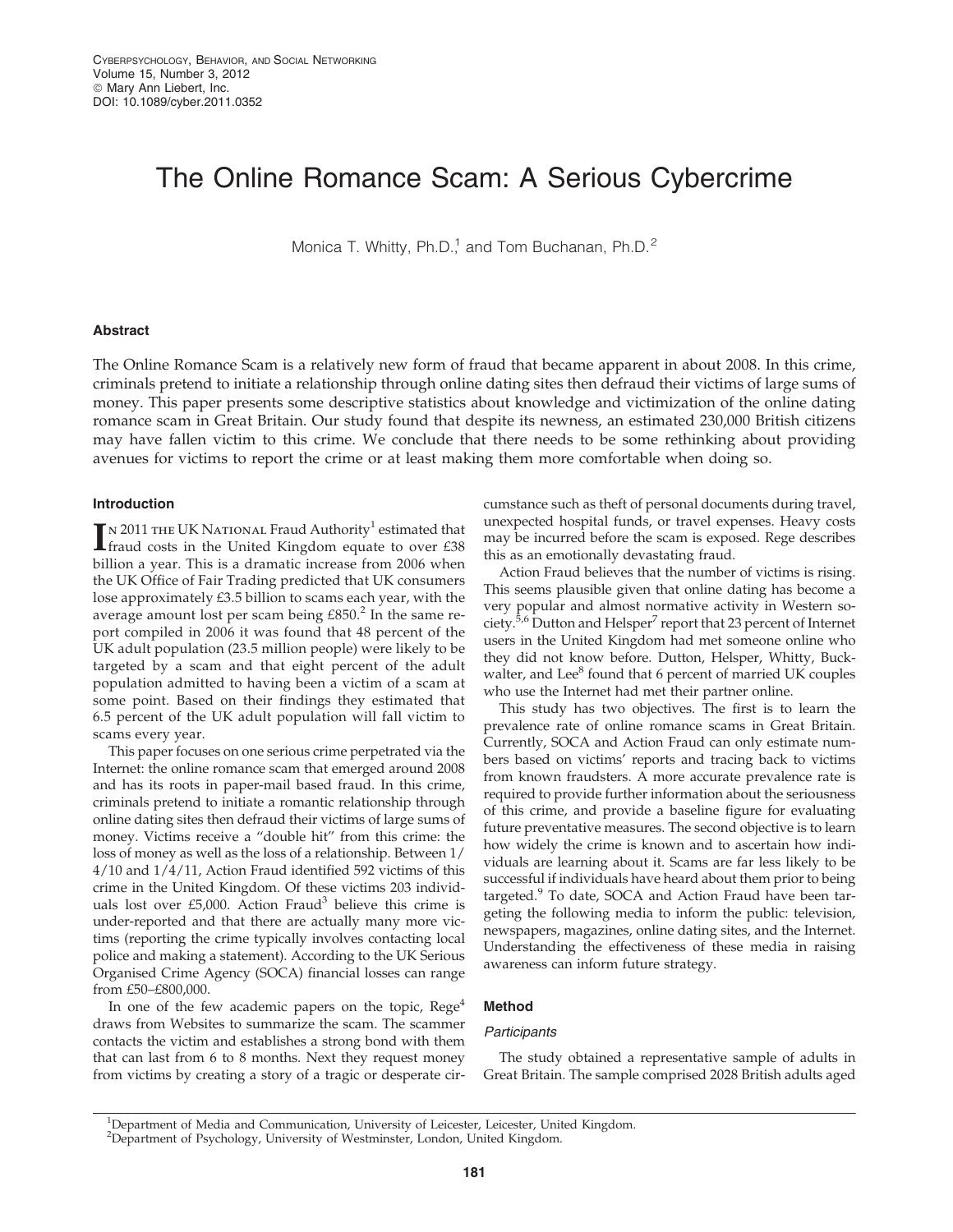18 years and older. The unweighted demographics are reported here. The sample included 902 men and 1126 women. Participants included 205 aged 18–24 years; 300 aged 25–34; 285 aged 35–44; 352 aged 45–54; and 886 aged 55 + . Working status included 1087 working full time; 216 working part time; 75 full-time students; 476 retired; 39 unemployed; and 135 not working/other. Marital status included 1047 married/civil partnerships; 225 living as married; 208 separated/divorced; 67 widowed; 472 never married; and 9 who did not answer.

## **Materials**

All participants were asked the following question: ''In the 'online romance scam' criminals set up fake identities using stolen photographs (often of models or army officers) and pretend to develop a romance relationship with their victim. This is often done using online dating sites and social networking sites. At some point during the relationship they pretend to be in urgent need of money and ask for help. Many individuals have been persuaded to part with large sums of money before their suspicions are aroused. Had you heard of the 'online romance scam' before taking this survey?'' Participants could respond either: ''Yes, I had'' or ''No, I hadn't''.

After this, participants who had heard about the online romance scam were further asked: ''Before taking this survey, where had you previously heard about the online romance scam?'' They were asked to select as many options as they like and were given the following options: a friend, the television, a newspaper, a magazine, the internet, online dating site, radio, other, or can't recall.

Finally, all participants were asked: ''Have you or anyone you know ever been a victim of the 'online romance scam' (i.e., scammed out of any amount of money)?''

#### Procedure

For this study we utilized the services of YouGov (www.yougov.co.uk), a professional research and consulting organization that have panels of individuals who have

Table 1. Weighted Percentages of Individuals Who Had Heard About the Online Romance Scam

| Category       | Subcategories             | Percentages |
|----------------|---------------------------|-------------|
| Gender         | Male                      | 51          |
|                | Female                    | 52          |
| Age            | 18-24 years               | 50          |
|                | $25-34$ years             | 56          |
|                | 35-44 years               | 54          |
|                | $45-54$ years             | 54          |
|                | $55+$ years               | 48          |
| Working status | Working full time         | 53          |
|                | Working part time         | 54          |
|                | Full-time student         | 41          |
|                | Retired                   | 51          |
|                | Unemployed                | 42          |
|                | Not working/other         | 50          |
| Marital Status | Marital/civil partnership | 49          |
|                | Living as married         | 52          |
|                | Separated/divorced        | 57          |
|                | Widowed                   | 55          |
|                | Never married             | 54          |

Table 2. Percentages of Individuals Who Heard About the Scam from Various Media

| Media              | Overall sample | Men   | Women |
|--------------------|----------------|-------|-------|
| A friend           | 10.09          | 9.17  | 10.93 |
| The television     | 48.49          | 47.81 | 49.12 |
| A newspaper        | 42.30          | 44.03 | 40.72 |
| A magazine         | 18.80          | 9.76  | 27.08 |
| The Internet       | 30.51          | 37.60 | 24.01 |
| Online dating site | 2.04           | 2.56  | 1.56  |
| Radio              | 11.29          | 12.31 | 10.35 |
| Other              | 1.92           | 2.30  | 1.57  |
| Can't recall       | 6.74           | 7.16  | 6.35  |

agreed to take part in online surveys. The questions were administered as part of an omnibus survey, together with other questions on multiple unrelated topics. The data were collected from the 6th–8th July, 2011. Drawing from the Great Britain panel, which consisted of approximately 300,000 individuals, randomly selected panelists were invited to participate. The responding sample was weighted to provide a representative British sample of adults aged 18 years and over (based on census data). The response rate to the survey was approximately 33.3 percent.

## **Results**

The entire sample was asked whether they had lost money or knew someone personally who had lost money to an online romance scammer. Overall it was found that 0.65 percent of the sample had been scammed. This equates to almost 230,000 people using the following formula: 47,754,569 (British adults according to the Office of National Statistics,  $2011$ <sup>10</sup>  $*$  0.0065 (percentage of sample who were scammed) \* 0.74 (British adults online). Moreover, 2.28 percent of the sample claimed they personally knew someone who had been scammed. This equates to approaching 1,100,000 people using the following formula: 47,754,569 (British adults) \* 0.0228 (percentage of sample who knew someone scammed).

This study revealed that 51.66 percent of British people had heard of the online romance scam. As Table 1 demonstrates there is little difference across the categories with regard to who had heard about the scam.

Overall, 1051 participants stated that they had heard of the online romance scam prior to answering the survey. These individuals were then asked where they had previously heard about the online romance scam, and to select as many options as applied. Table 2 presents the overall findings for this question. Chi-square analysis revealed that more women than men heard about the scam via magazines;  $\chi^2$  (1,  $N = 1048$ ) = 6.52,  $p < 0.01$ .

## **Discussion**

Our data suggest that by mid-2011, there may have been approximately 230,000 British victims of this relatively new crime. These figures are much higher than SOCA or Action Fraud estimated and confirms Action Fraud's suspicions that this is an under-reported crime, and thus more serious than first thought. This is a concern not solely because people are losing large sums of money to these criminals, but also because of the psychological impact experienced by victims of romance scams. Victims of this scam, unlike any other,